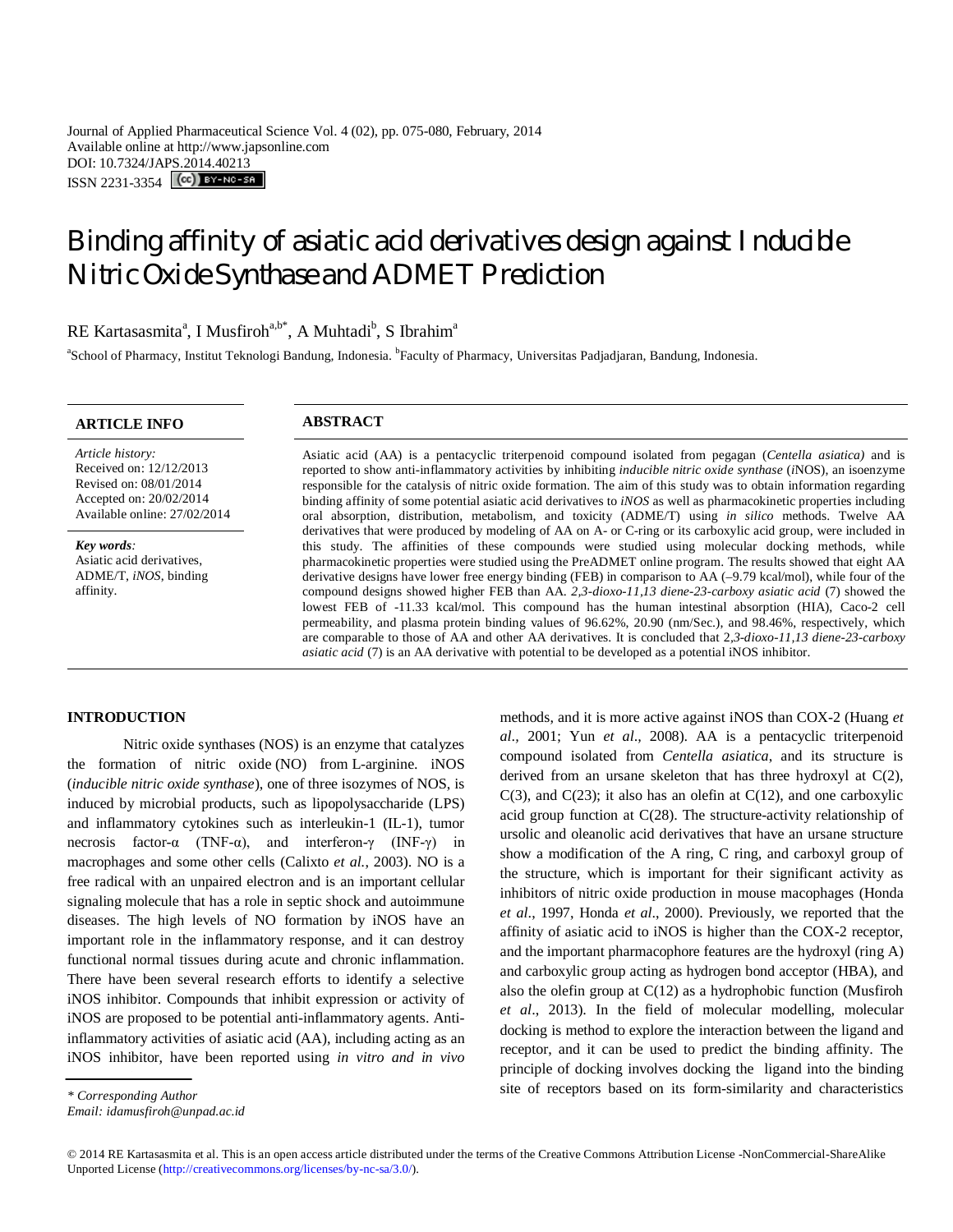including its electrostatic nature (Goodsell *et al.,* 1990). In the drug discovery and development process, the discovery of drugs not only has good activity and bind selectively to target but also have the appropriate physico-chemical properties such as absorption and distribution properties (Zhao *et al.,* 2001), as well as the toxicity to reach the target site when delivered orally.

Computational methods in the early discovery were conducted to reduce the probability of failure at the development stage of drug candidates. As mentioned above, the structure modification of asiatic acid functional groups might provide important information of the structure-activity relationships for the development of novel anti-inflammatory agents. Asiatic acid is a triterpenoid suitable to be selected as the lead compound for development of an improved anti-inflammatory agent, because in addition to its anti-inflammatory effect, it also shows other activities such as being hepatoprotective (Zhao *et al*.*,* 2007), a wound-healing agent (Jeong *et al*.*,* 2006), and it suppresses tumor promotion.

Here, we studied the binding affinity and inhibitory parameters of some asiatic acid derivatives against the iNOS enzyme that were better than the lead (AA) by the molecular docking method (structure based) using autodock v.3.05 software (Goodsell *et al*.*,* 1990), and to predict their ADMET properties using Pre-ADMET software (Lee *et al*.*,* 2003). The toxicity prediction was generated using Toxtree software.

#### **MATERIAL AND METHODS**

The protein crystal structure of iNOS complexed with Arginine (Arg) was downloaded from the RSCB protein Data Bank (PDB ID: 1NSI) (Li *et al.,* 1999). The 3D structure of iNOS was reported by Li *et al.* (1999) using X-ray diffraction technique with a resolution of 2.55 Å. Twelve structures of asiatic acid derivatives were constructed using Chemdraw, then were optimized using Moleculer Mechanic (MM+), 3000 maximum cycles, followed by conjugate gradient minimization to a Root Mean Square (RMS) energy gradient of 0.01 kcal/(mol Å).

#### **Molecular Docking Simulation Parameters**

Molecular docking simulations were performed using the AutoDock 3.0.5. All water molecules and hetero-atoms attached to the proteins were removed. Hydrogen atoms were removed from the protein structure but later added only for polar hydrogen atoms using the programed protonation and charges assigned using the kollua.amber option of AutoDock 3.0.5. The grid box of  $40\times40\times40$  points with a spacing of 0.375 Å were set for AutoGrid computation with grid centered at  $(x)$  9.740;  $(y)$  64.640;  $(z)$  15.986 to cover important residues in the binding site (Musfiroh *et al.,* 2013). Molecular docking was performed employing the Lamarckian genetic algorithm (LGA) with pseudo-Solis and Wets local search and with the following standard parameters: population size of 150 and a total of 50 docking runs for each ligand. The other parameter was default. The docking results from each of the calculations were clustered based on RMSD and on FEB (Morris, *et al*., 1998).

### **Predicting the absorption, distribution and toxicity properties**

The PreADMET program was accessed at http://preadmet.bmdrc.org/. Asiatic acid, twelve structure modifications, and its glycoside were used in this study. The structure of all compounds were converted into molfile (\*.mol). The program automatically calculated the predictive absorption for Caco-2 cell, HIA (human intestinal absorption), and plasma protein binding (Lee *et al.,* 2003). Predicting the toxicity properties was done using Toxtree free software and using Benigni/Bossa rule-base methods (for mutagenicity and carcinogenicity) (Begini *et al*.*,*2008).

#### **RESULTS AND DISCUSSIONS**

#### **Predicting the affinities of asiatic acid derivatives to iNOS**

The modification of asiatic acid derivative structures was done on the A ring (C2, C3, C23), C Ring (C11), and carboxyl groups (C28) and produced twelve derivative structures. The interactions of these compounds against the iNOS enzyme were compared to that of asiatic acid. The results showed that the compounds of (3), (6), (7), (8), (9), (11), (12), and (13) (Fig.1) had the free energy binding (FEB) values of -10.17 kcal/mol, -11.30 kcal/mol, -11.33 kcal/mol, -10.93 kcal/mol, -11.08 kcal/mol, - 10.97 kcal/mol, -10.13 kcal/mol, and -10.18 kcal/mol respectively. These affinity values were lower than that of AA (-9.79 kcal/mol) and showed that these compounds were suggested to be more active as an iNOS inhibitor.

The results revealed some interesting structure/activity relationships: the acetylation in the A ring modification (C2, C3, C23) resulted in much higher affinity than asiatic acid. In the Cring modification, a substitution and rearrangement of a double bond at the position of C11 and C13 was important to enhance the affinity into the binding site of iNOS, and the carboxyl group at C28 without a methyl group (e.g., 7) gave much higher affinity than the methylesther group (e.g., 8). Hydrophilic groups appeared to have higher affinity against the iNOS binding site than hydrophobic groups of asiatic acid derivatives.

Previously, the study of interactions against iNOS showed that asiatic acid formed hydrogen bonds from Gln 263 and Trp 372 of iNOS to the carboxyl group of C28 and the hydroxyl of the A Ring (Musfiroh *et al*.*,* 2013). In this study, the results showed that there are different amino acid residues of iNOS taking part in the interaction between asiatic acid and its derivatives; however they have more ability to compete against iNOS to replace the role of L-Arg than AA (Table 1). These derivative compounds form hydrogen bonds with various amino acid residues in the iNOS binding site (Table 2).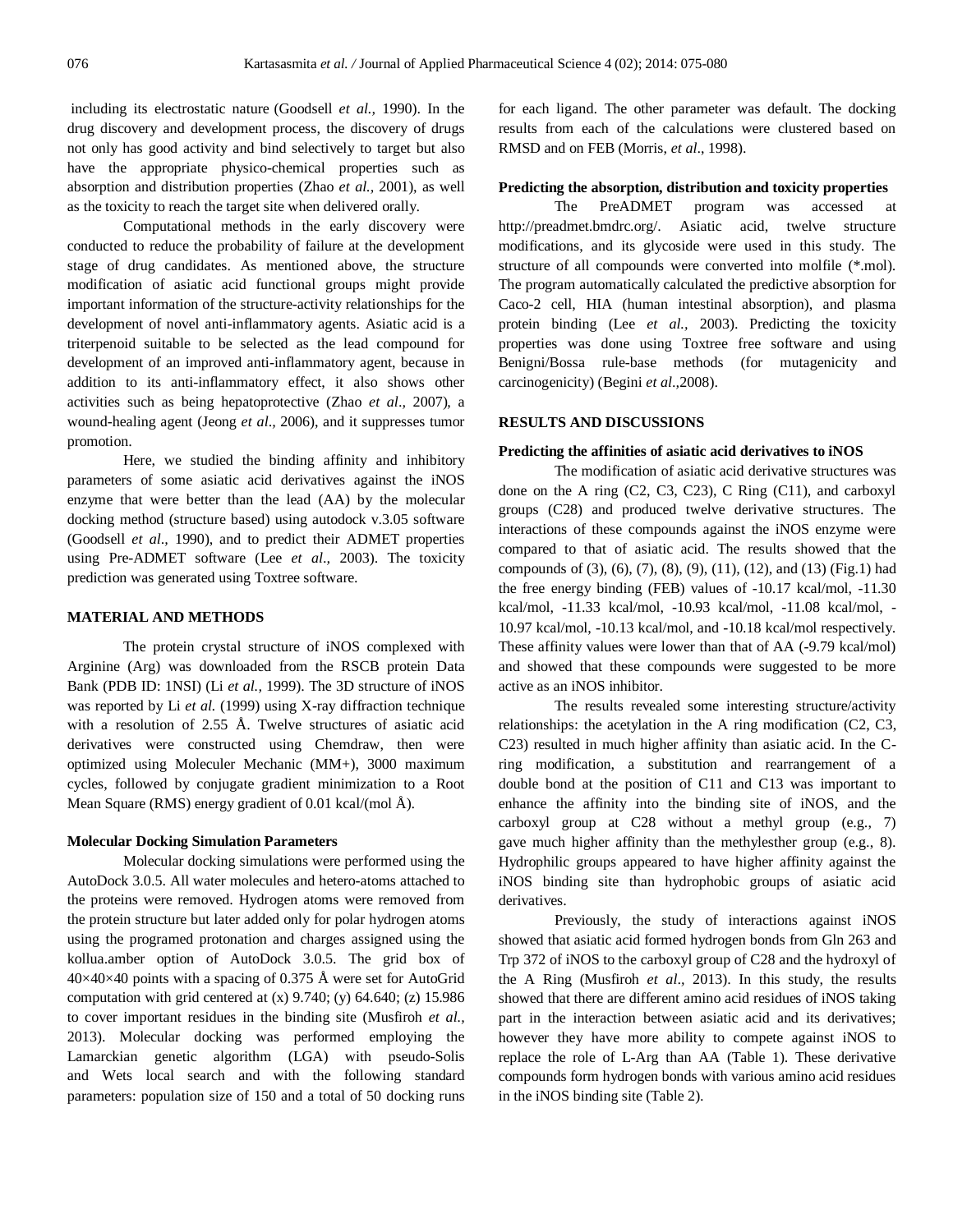

**Fig. 1:** The structure of asiatic acid and its modifications.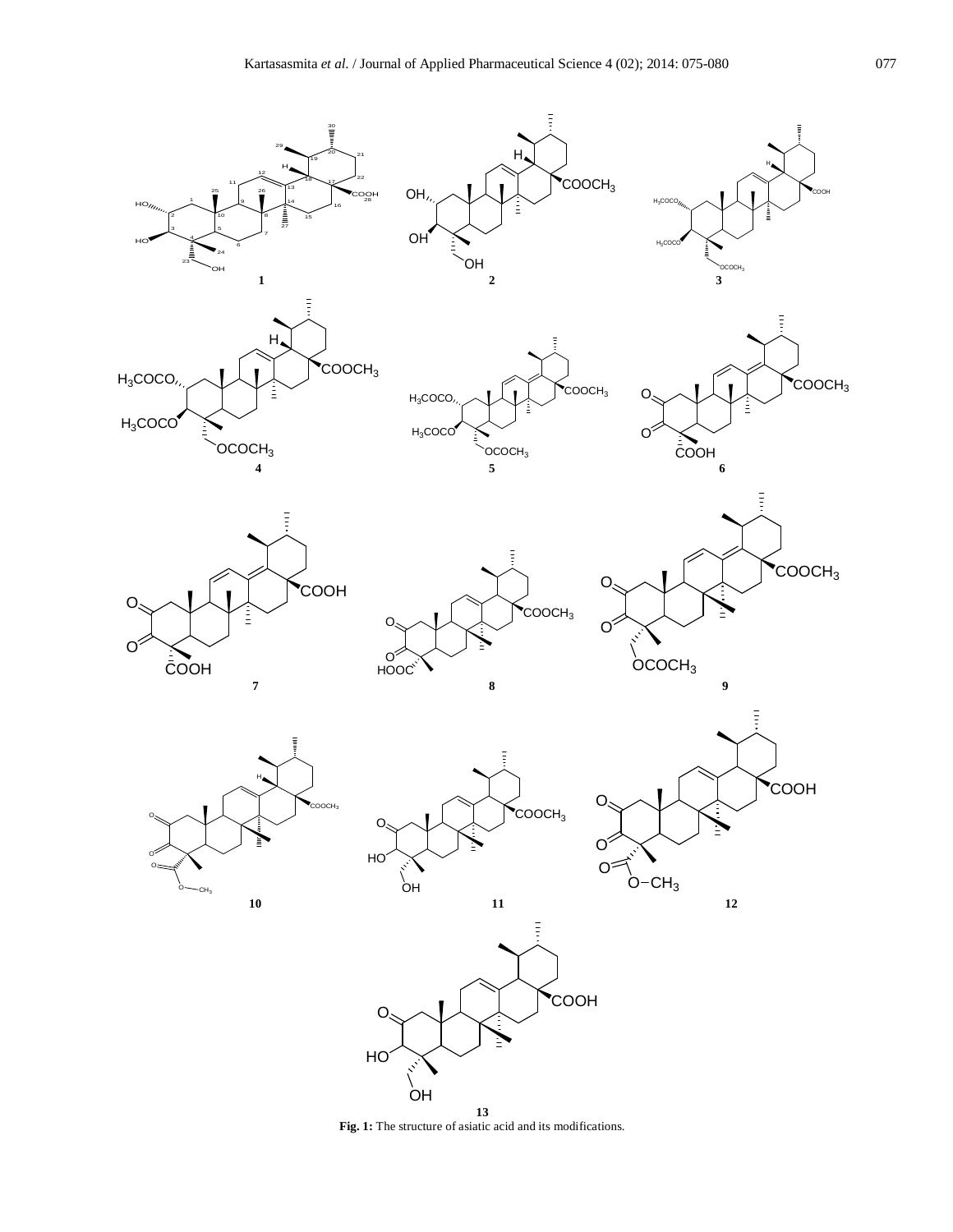**Table. 1:** The substituent of asiatic acid derivatives, their binding energies, and predicted inhibitory activities to iNOS.

| Number of  | <b>Substituents</b> |                |                     | $\Delta G_{calculated}$ | Ki predicted |                 |            |                       |
|------------|---------------------|----------------|---------------------|-------------------------|--------------|-----------------|------------|-----------------------|
| structures | C <sub>2</sub>      | C <sub>3</sub> | C23                 | C11                     | C13          | C <sub>28</sub> | (kcal/mol) | (M)                   |
|            | <b>OH</b>           | <b>OH</b>      | CH <sub>2</sub> OH  | Н                       | Н            | H               | $-9,79$    | $6.42 \times 10^{-8}$ |
|            | <b>OH</b>           | OH             | CH <sub>2</sub> OH  | H                       | H            | CH <sub>3</sub> | $-9,33$    | $1.46 \times 10^{-7}$ |
| 3.         | OAc                 | OAc            | CH <sub>2</sub> OAc | H                       | H            | H               | $-10.17$   | $3.52 \times 10^{-8}$ |
| 4.         | OAc                 | OAc            | CH <sub>2</sub> OAc | H                       | H            | CH <sub>3</sub> | $-9.78$    | $6.74 \times 10^{-8}$ |
|            | OAc                 | OAc            | CH <sub>2</sub> OAc | Ene                     | ene          | CH <sub>3</sub> | $-9.31$    | $1.51 \times 10^{-7}$ |
| 6.         | Oxo                 | Oxo            | <b>COOH</b>         | Ene                     | ene          | CH <sub>3</sub> | $-11.30$   | $5.18 \times 10^{-9}$ |
| $\prime$ . | Oxo                 | Oxo            | <b>COOH</b>         | Ene                     | ene          | H               | $-11.33$   | $4.98 \times 10^{-9}$ |
| 8.         | Oxo                 | Oxo            | <b>COOH</b>         | Н                       | H            | CH <sub>3</sub> | $-10.93$   | $9.73 \times 10^{-9}$ |
| 9.         | <b>Oxo</b>          | Oxo            | COOCH <sub>3</sub>  | Ene                     | ene          | CH <sub>3</sub> | $-11.08$   | $7.55 \times 10^{-9}$ |
| 10.        | Oxo                 | <b>Oxo</b>     | COOCH3              | Ene                     | Н            | CH <sub>3</sub> | $-9.54$    | $10 \times 10^{-8}$   |
| 11.        | <b>Oxo</b>          | <b>OH</b>      | CH <sub>2</sub> OH  | Н                       | H            | CH <sub>3</sub> | $-10.97$   | $1 \times 10^{-8}$    |
| 12.        | <b>Oxo</b>          | <b>Oxo</b>     | CH3COOH             | H                       | Н            | H               | $-10.13$   | $3.77 \times 10^{-8}$ |
| 13.        | Oxo                 | OH             | CH <sub>2</sub> OH  | H                       | H            | H               | $-10.18$   | $3.44 \times 10^{-8}$ |

**Table. 2:** The amino acid residues form hydrogen bonds between AA derivatives in the binding site of iNOS.

| <b>Compounds</b> | Amino acid residues | <b>Ligand</b> atoms       | <b>Binding distance</b><br>$(A^o)$ |
|------------------|---------------------|---------------------------|------------------------------------|
| $\mathbf{1}$     | Gln 263             | O of COOH                 | 2.75                               |
|                  | Trp 372             | O of OH                   | 3.09                               |
|                  |                     |                           | (Musfiroh et al, 2013)             |
| $\sqrt{2}$       | Gln 263             | COOCH <sub>3</sub> (C28)  | 2.81                               |
| $\mathfrak{Z}$   | Val 352 (NH)        | CH <sub>2</sub> OAc (C23) | 1.84                               |
| $\overline{4}$   | Tyr 491 (OH)        | CH <sub>2</sub> OAc (C23) | 2.31                               |
|                  | Val 352 (NH)        | Oxo(C2)                   | 2.03                               |
| 5                | Cys 200 (SH)        | CH <sub>2</sub> OAc (C23) | 2.89                               |
|                  | Glu 377             | CH <sub>3</sub>           |                                    |
| 6                | Gly 371 (NH)        | Oxo(C3)                   | 2.70<br>2.16                       |
|                  | Val 352 (NH)        | Oxo(C2)                   | 3.04                               |
| $\tau$           | Asn 370             | Oxo(C3)                   | 3.15                               |
|                  | <b>Cys 200</b>      | COOH (C23)                | 2.99                               |
|                  | Glu 377             | CH <sub>3</sub>           | 2.958                              |
|                  | Trp372 (NH)         | Oxo(C2)                   | 2.98                               |
| $\,8\,$          | Gly 371(NH)         | COOH (C23)                | 1.99                               |
|                  | COOCH3 (C28)        | Arg $199(0)$              | 2.01                               |
| 9                | Cys 200 (S)         | COO (C23)                 | 2.89                               |
|                  | Val 352 (NH)        | Oxo(C2)                   | 2.03                               |
|                  |                     | CH <sub>3</sub> (C27)     | 2.90                               |
|                  | Glu 377 (COOH)      |                           | 2.93                               |
| $10\,$           | Gln 263 (NH)        | COOCH3                    | 2.34                               |
|                  | Glu 377 (COO)       | CH3 (27)                  | 2.62                               |
|                  |                     |                           | 3.35                               |
|                  | Trp 372 (NH)        | COOCH3 (C23)              | 1.84                               |
|                  |                     |                           | 2.32                               |
| $11\,$           | Cys $200(S)$        | COO (C23)                 | 3.04                               |
| 12               | Gln 263 (NH)        | COOH (C23)                | 2.92<br>1.90                       |
|                  |                     |                           | 1.99                               |
|                  | Trp 372 (NH)        | COOH(23)                  | 2.23                               |
|                  |                     |                           | 2.59                               |
|                  | Glu 377 (COOH)      | CH <sub>3</sub> (C27)     | 3.37                               |
| 13               | Arg 388 (NH)        | $Oxo(C_2)$                | 2.13                               |
|                  |                     |                           | 2.03                               |
|                  | Arg(NH)             | OH (C <sub>3</sub> )      | 2.41                               |
|                  | Glu 377 (COOH)      | CH <sub>3</sub> (C27)     | 3.49                               |
|                  |                     |                           | 2.61                               |

## **Prediction of absorption, distribution, and toxicity properties**

The pharmacokinetic parameters, absorption and distribution, were considered for selection of compounds as drug candidates. In this study, the PreADMET program was used to predict ADME of asiatic acid and its derivatives. The aspect prediction of absorption properties included percentage human intestinal absorption (% HIA) and Caco-2 cell permeability.

Caco-2 cells are derived from colon adenocarcinoma and possess multiple drug transport cycles through the intestinal epithelium. The Caco-2 cell model is reliable in vitro model for prediction of oral drug absorption, while HIA is the sum of bioavailability and absorption evaluated from the ratio of excretion or cumulative excretion in urine, bile, and feces. The distribution properties were calculated using predictive plasma protein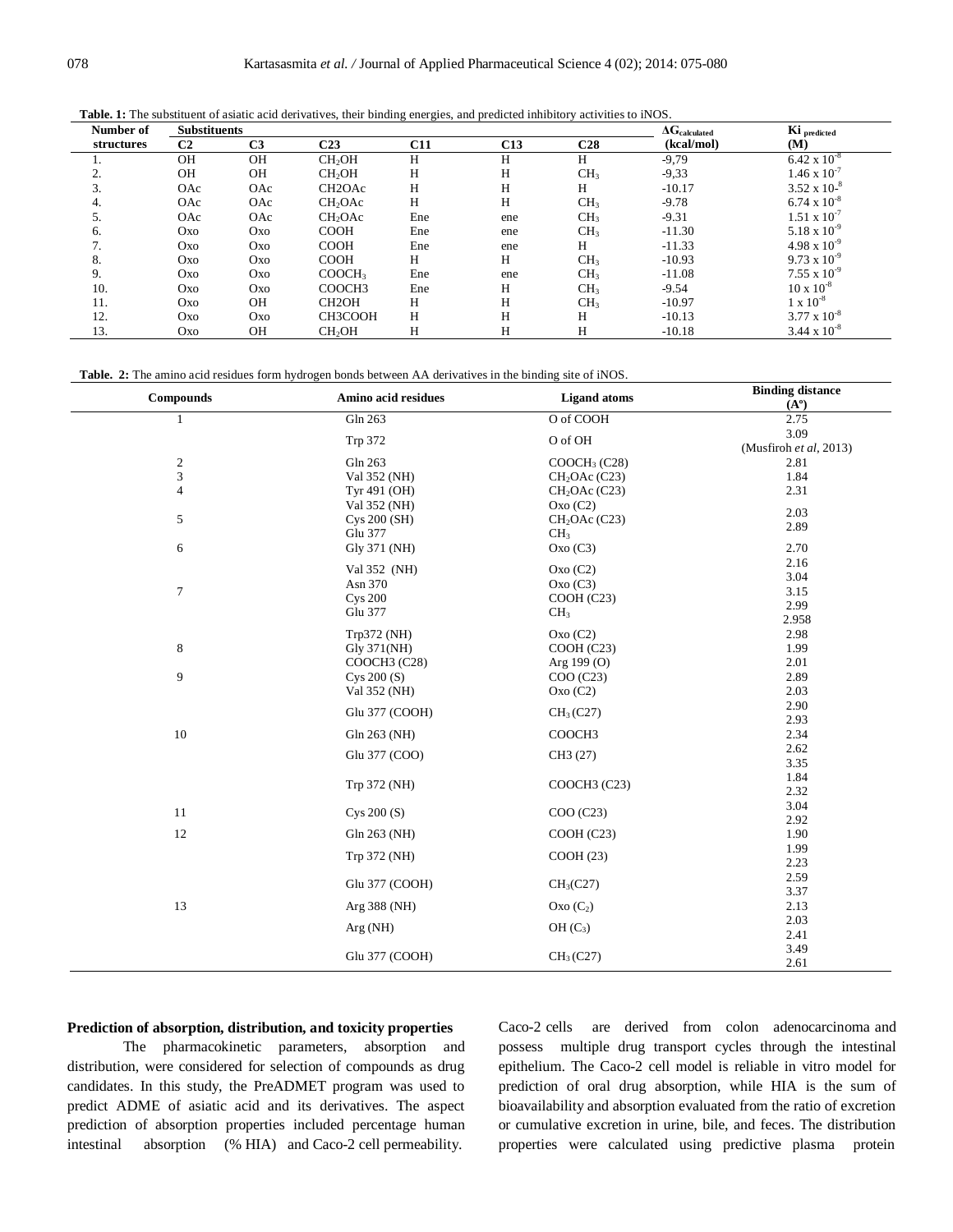Table 3. Predictive absorption, distribution, toxicity, and some physicochemical properties of asiatic acid derivatives.

| No. of         |               | Absorption                  | <b>Distribution</b>                     | <b>Toxicity risk parameters</b> |                 | Log P |
|----------------|---------------|-----------------------------|-----------------------------------------|---------------------------------|-----------------|-------|
| compounds      | HIA(%)        | Caco-2 cell $(nm sec^{-1})$ | In vitro plasma protein binding $(\% )$ | Mutagenicity                    | Carcinogenicity |       |
| Asiaticoside   | 1.81          | 19.56                       | 38.68                                   | No risk                         | No risk         | 1.73  |
|                | 91.23         | 20.97 <sup>b</sup>          | $96,45^{\circ}$                         | No risk                         | No risk         | 5.32  |
|                | 91.94         | 21.27 <sup>b</sup>          | $96,41^a$                               | No risk                         | No risk         | 5.58  |
|                | 98.62         | $22.24^{b}$                 | $91.55^{\circ}$                         | No risk                         | No risk         | 6.01  |
| 4              | 99.74         | $24.98^{b}$                 | $90.90^{\rm a}$                         | No risk                         | No risk         | 5.86  |
|                | 99.74         | $24.98^{b}$                 | $90.90^{\rm a}$                         | No risk                         | No risk         | 5.80  |
| 6              | 99.08         | $21.12^{b}$                 | $95.88^{a}$                             | No risk                         | No risk         | 5.23  |
|                | 96.62         | $20.90^{b}$                 | $98.46^{\circ}$                         | No risk                         | No risk         | 4.97  |
| 8              | 98.73         | $21.12^{b}$                 | $98.32^{a}$                             | No risk                         | No risk         | 5.71  |
| 9              | 96.62         | 20.90 <sup>b</sup>          | $98.46^{\circ}$                         | No risk                         | No risk         | 5.23  |
| 10             | 99.30         | 21.76 <sup>b</sup>          | $95.11^a$                               | No risk                         | No risk         | 5.97  |
| 11             | 94.52         | 21.41                       | 96.78                                   | No risk                         | No risk         | 5.24  |
| 12             | 98.74         | 21.23                       | 96.35                                   | No risk                         | No risk         | 5.71  |
| 13             | 94.79         | 21.01                       | 96.82                                   | No risk                         | No risk         | 4.97  |
| Classification | Well absorbed | a. low permeability         | a: strongly bound                       |                                 |                 |       |
|                | $(70-100\%)$  | b. Middle permeability      | b: weakly bound                         |                                 |                 |       |



**Fig. 2:** The interaction of asiatic acid derivatives (7) in the iNOS binding site (red line is hydrogen bond).

binding, which is available in PreADMET software also. It was used because the degree of plasma protein binding of a drug has an important role on its disposition and the drug`s efficacy (Lee *et al*.*,* 2003). The study of the pharmacokinetic profile of asiatic acid and asiaticoside showed that asiatic acid is well absorbed in human volunteers after oral administration (Grimaldi *et al*.*,* 1990), while the bioavailability of asiaticoside is very low for intragastric administration (Liu *et al.,* 2010). Our prediction value of HIA showed similar results with that study: AA and asiaticoside have HIA values of 91.23% (well-absorbed categories) and 1.81% (low absorbed), respectively. There is different lipophilicity between asiatic acid (Log P: 5.32) and its glycoside (log P: 1.73). Prediction HIA value of AA derivatives are comparable to those of AA, and those compounds have a similar level of lipophilicity with AA. However, the plasma protein binding of asiatic acid and its derivatives were very strongly bound. The toxicity risk parameters such as mutagenicity and carcinogenicity of the AA and its derivatives have no risk probability (Table 3). The results showed that compounds (3), (5), (6), (7), (8), (9), (11), (12), and (13) had a higher affinity than the asiatic acid, as well as good affinity absorption properties. Based on the lipophilicity properties (Log  $P < 5$ ), compounds 7 and 13 are more likely to be developed further as iNOS inhibitors for oral administration (Lipinski, 2001).

However, the structure of 7 (2*,3-dioxo-11,13 diene-23-carboxy asiatic acid*) shows the highest affinity against iNOS. The interaction between compound 7 and iNOS formed hydrogen bonds with Val 352 (NH) (2.16 Å), Asn 370 (3.04 Å), Cys 200 (S) (3.15 Å), Glu 377 (COOH) (2.99 Å, 2.96 Å) residues (Fig. 2).

#### **CONCLUSION**

The affinity prediction of asiatic acid structure modification indicated that the structures  $(3)$ ,  $(6)$ ,  $(7)$ ,  $(8)$ ,  $(9)$ ,  $(11)$ , (12), and (13) (Fig.1) have lower FEB values than that of AA; however, the structure of (7) shows the lowest FEB. The HIA, Caco-2 cell permeability, and plasma protein binding values are comparable to those of AA and other AA derivatives. Based on the overall results, it is concluded that the structure of 7 (2*,3-dioxo-11,13 diene-23 carboxy asiatic acid*) was an AA derivative structure with the highest possibility of being developed as a potential iNOS inhibitor.

#### **ACKNOWLEDGMENT**

This research was supported by Riset KK ITB 2013.